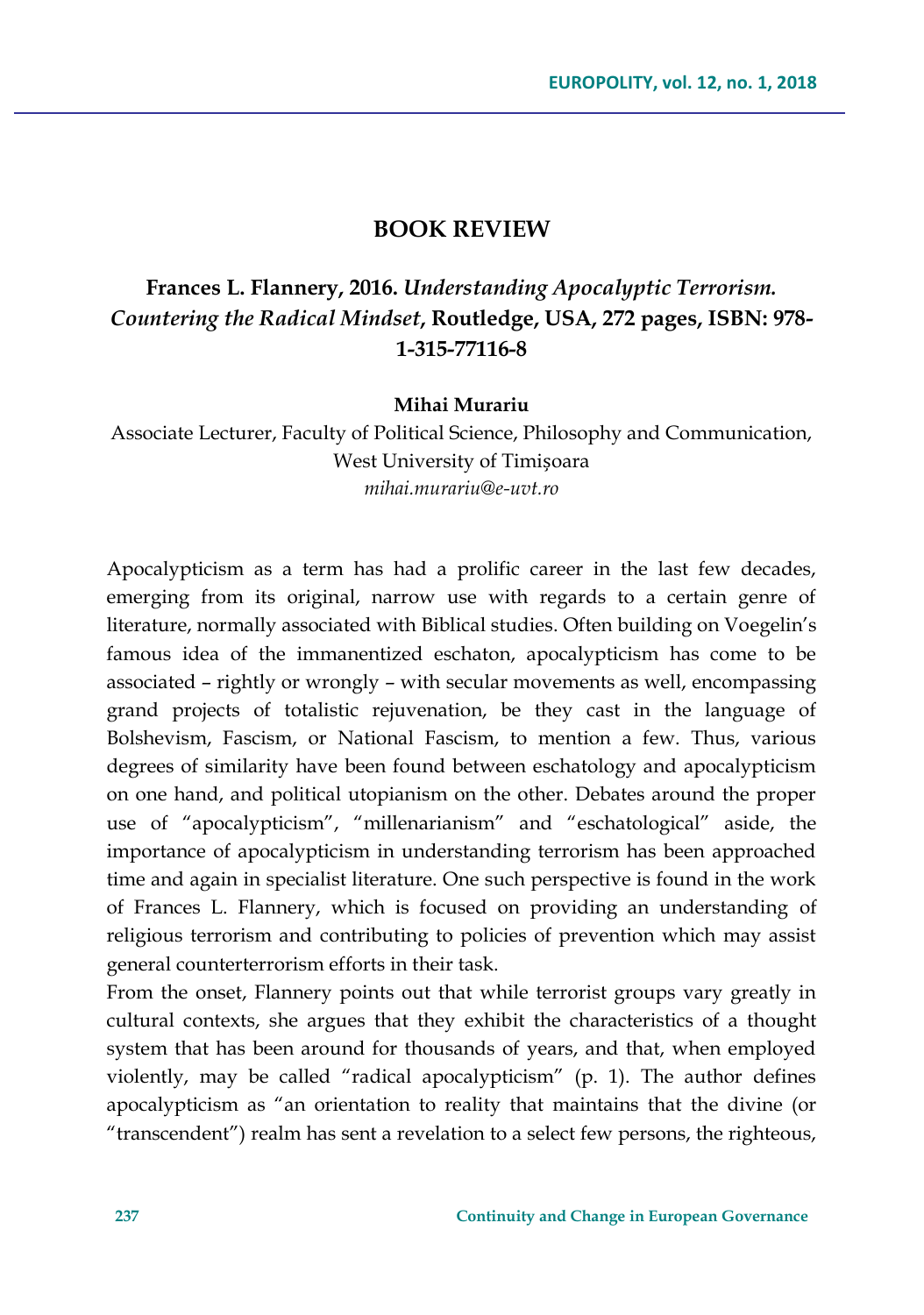disclosing the divine view through a transformative or meaningful experience. This revelation affirms that evil forces rule the mundane realm that the righteous now inhabit, but someday there will be divine intervention that will dramatically change the operation of the cosmos by overcoming this evil, allowing the righteous to partake more fully of the divine reality." (p. 2-3). Whereas the transformation discussed may or may not involve the end of the world, Flannery states, it typically involves a dramatic historical change, a profound shift that is interpretable and understandable to the chosen who are "special recipients of revelation, aligned with the divine or transcendent will." (p. 3). It is for this reason, the author believes, that the more the apocalyptic worldview commits to the utopia of a restored world to come, the less invested it feels in the "temporary world" of all the rest (p. 3).

Divided into three parts, and containing nine chapters, the book focuses on what it calls "radical apocalyptic terrorism", beginning by delving into the fundamental features of apocalypticism as encountered in the Book of Revelation. This is then followed by an analysis of a departure from the pacifist message of the early Christian community and, whether through the internal imposition of orthodoxy or the Christianisation of other lands, its transformation into a more martial, militant variant – or what Flannery, following Hodgson, calls the turning of Christianity into militant Christendom (p. 38). Chapter 3 details the author's vision on radical apocalypticism, and the long reach of apocalypticism in general. Flannery correctly identifies a fundamental feature of the movements she has studied in the totalistic nature of their supposed apocalypticism. Thus, for Flannery, apocalypticism is "totalistic in scope, ordering all societal relationships, providing key aspects of self-identity and informing an adherent's view of reality itself." (p. 63). One shall return to this important aspect later.

Chapters 4 and 5 trace the evolution of Al Qaeda and Islamic State, with the two movements being considered representative of Sunni apocalypticism. A lack of attention given to Shi'a perspectives and to Mahdism is noted and, given the limited space constraining the author, ultimately understandable. Chapters 6-8 then move towards cases which have had a far more limited impact in comparison to the former, yet which provide Flannery with an opportunity to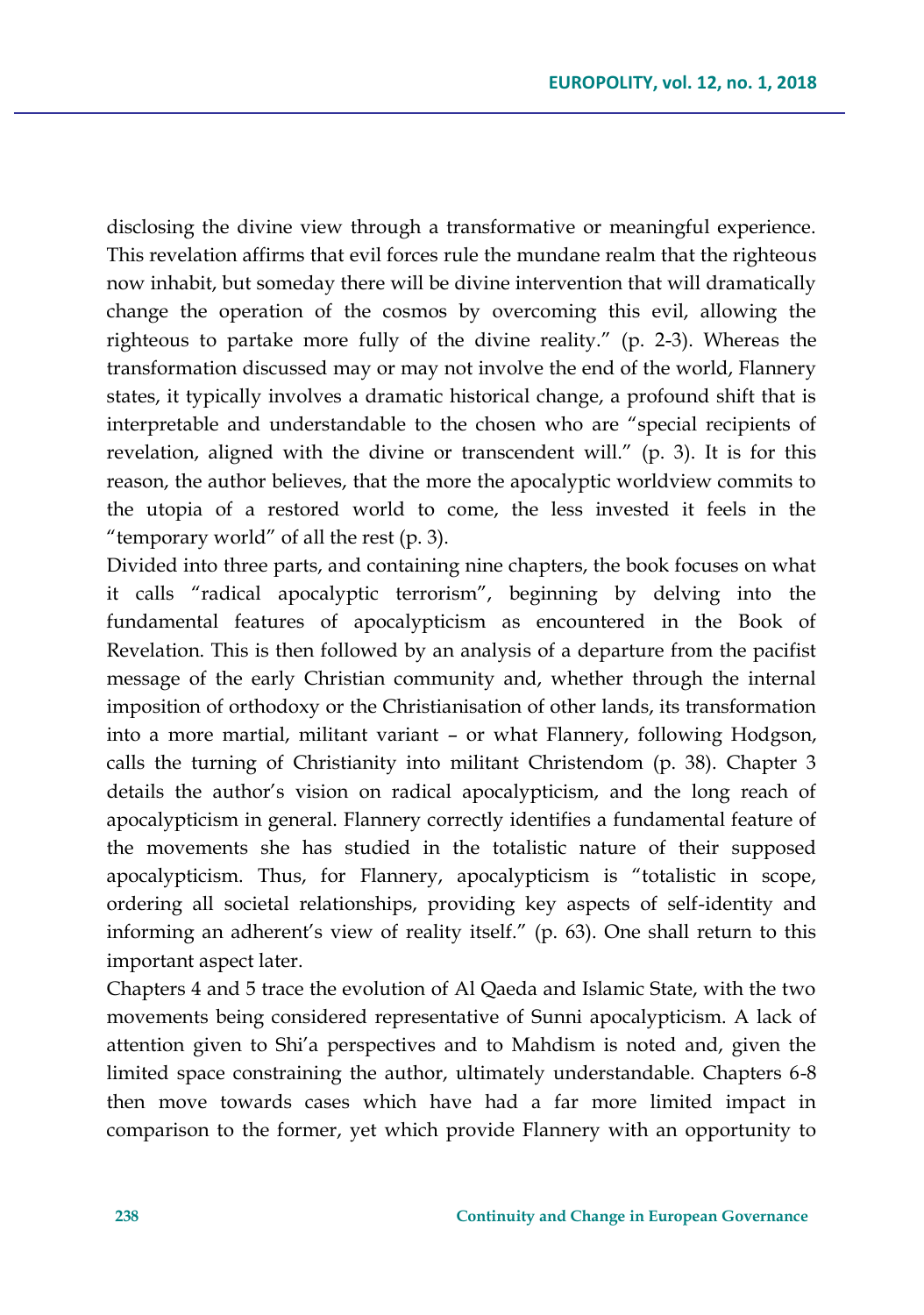apply her radical apocalyptic formula to Christian Identity, eco-terrorism and the infamous Aum Shinrikyo movement. Lastly, chapter 9 details the author's attempt at offering a preventive strategy in the face of terrorism. Correctly identifying that the physical annihilation of terrorist groups and movements will not lead to their end, since their ideology will survive and gain new adherents, Flannery believes that a true prevention of terrorism can be achieved by what she calls a full conception of peace, a cultural form of counter-terrorism that may unite the entire community in ending radical apocalypticism. Such "countermessaging" is based on two major approaches, namely, counter-messaging campaigns from the communities with which terrorists seek to identify and an informational approach that "publicizes the group's 'sins' within its own theological content." (p. 250). The use of a "comprehensive cultural counterterrorism strategy", Flannery argues, would entail a broad-based network including governmental agencies and NGOs, as well as grass-roots organizations and faith-based humanitarian programs "working together with local partners to address the context of discontent in which terrorism finds its appeal." (p. 251). In her view, this would eliminate the appeal and explanatory power of terrorist ideology. The effectiveness of this seemingly perfect concord between varied interest groups and how exactly it could be achieved or sustained beyond funding support programs is less evident.

To be sure, one may identify a number of issues with Flannery's overall approach, either in her very use of the term apocalypticism when better alternatives are arguably available, or in her less than satisfactory concluding chapter. Moreover, the importance of totalistic perspectives is made evident both from the conceptual framework of radical apocalypticism and from many examples provided by Flannery throughout the book, so much so that one could argue that it might serve as a more efficient and neutral term overall in comparison to radical apocalypticism. This is the case since several essential traits identified by Flannery as typical of apocalypticism – the division of the world into a community of truth and a community of untruth, the evil and impure nature of the current world, the struggles of the movement as what Juergensmeyer calls a cosmic war, as well as the quietist or militant shades encountered in such movements, all of these tend to be complicated rather than